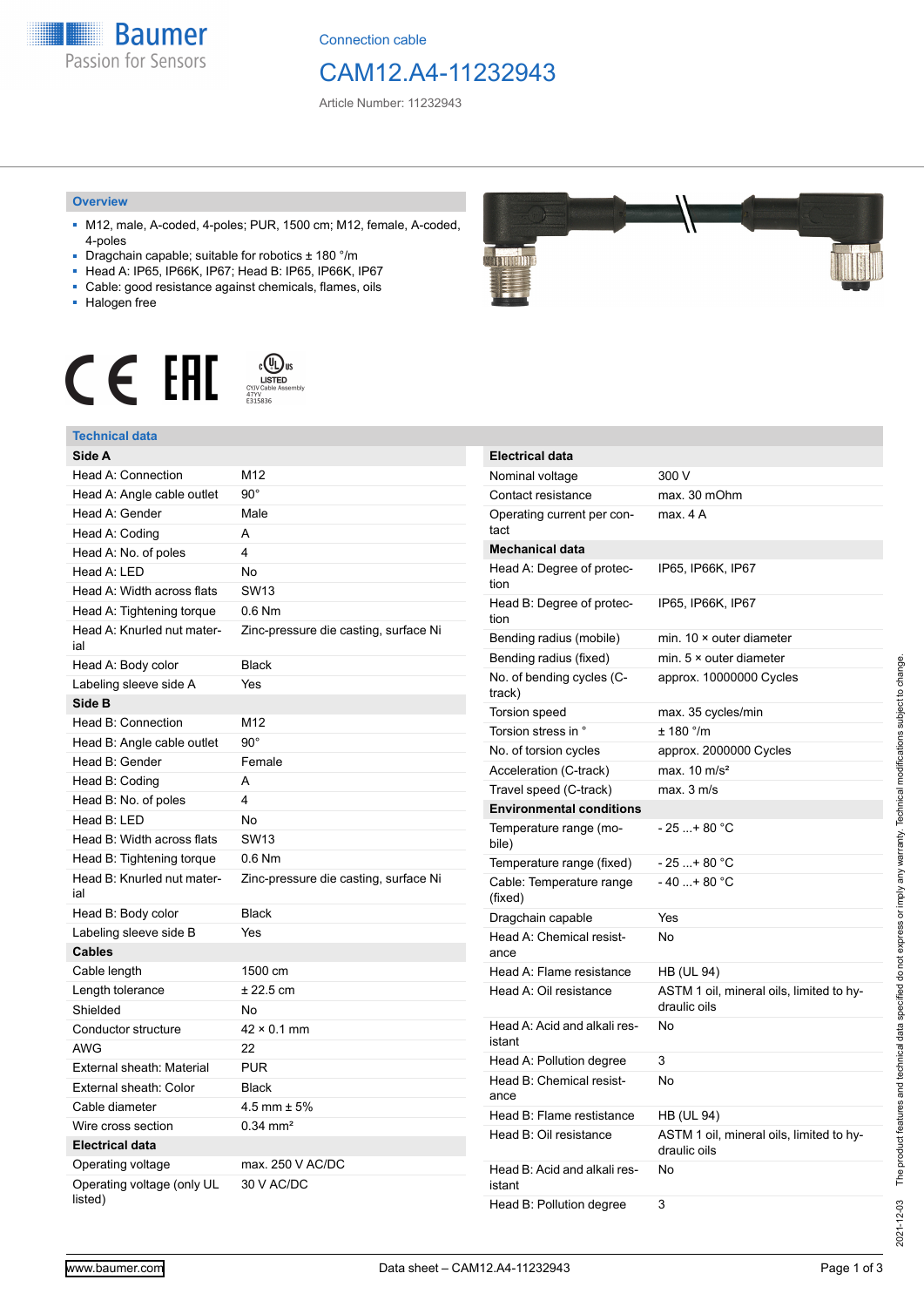

Connection cable

## CAM12.A4-11232943

Article Number: 11232943

#### **Technical data**

**Technical drawing**

**Side A**

#### **Environmental conditions**

Cable: Chemical resistance Good (DIN EN 60811-404)

Cable: Flame resistance Conform UL 1581 §1090 (H); CSA FT2; IEC 60332-2-2

### **Environmental conditions**

Cable: Silicone-free Yes

Cable: Oil resistance Good (DIN EN 60811-404)

## **Side B**

## **Technical drawing**





#### **Coding**



**Coding**